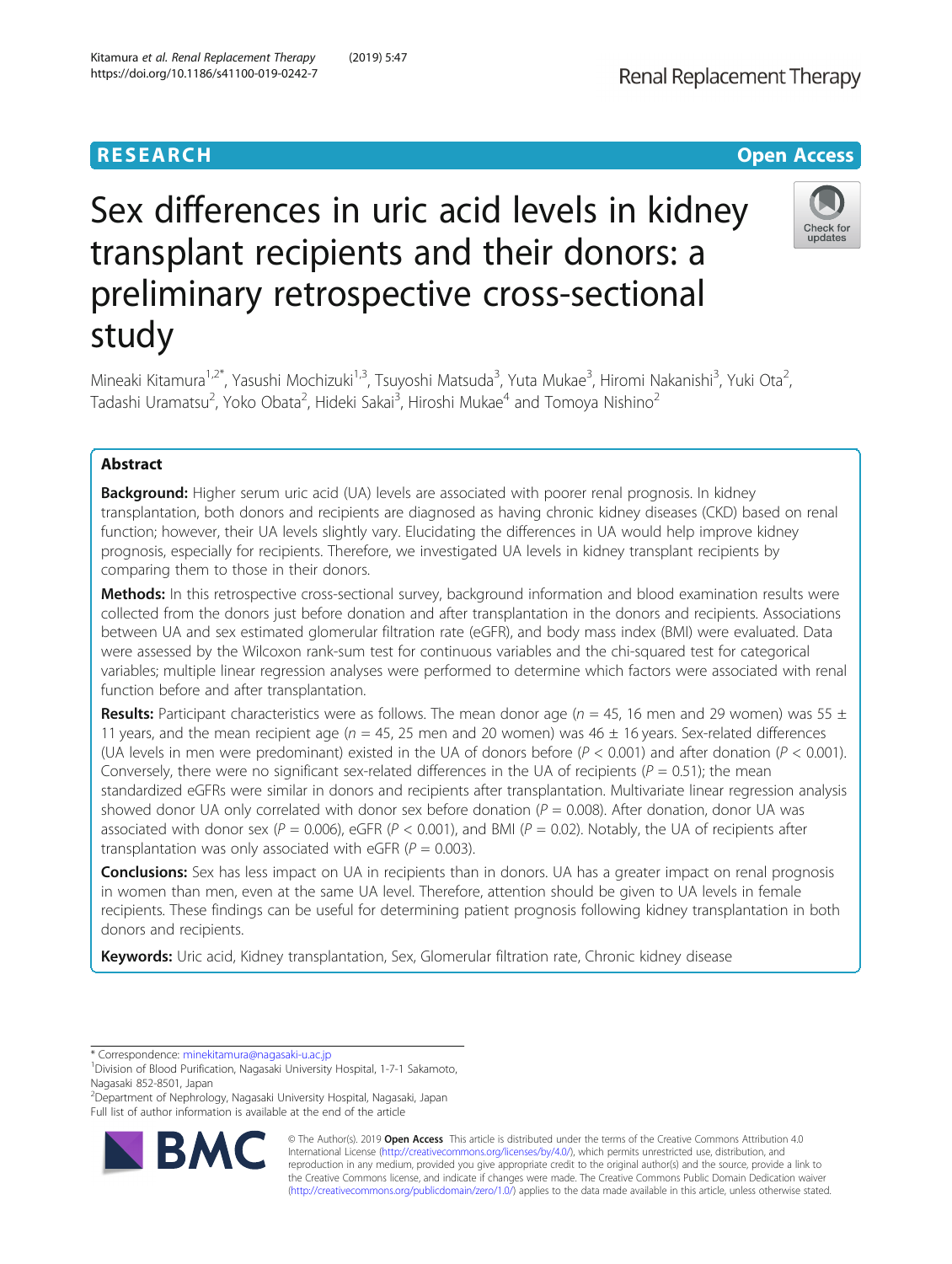#### Background

Serum uric acid (UA) levels are affected by renal function and lifestyle factors, such as diet and body size [\[1](#page-6-0)]. Sex-related differences are also associated with serum UA levels. It is well known that the UA levels of women tend to be lower than those of men, especially in younger and healthier people. However, postmenopausal women have elevated serum UA levels, which can be explained by higher levels of estrogenic compounds in the serum [[2\]](#page-6-0); estrogen promotes the excretion of UA from the kidney [[3](#page-6-0)]. In patients with chronic kidney disease (CKD), elimination of UA is significantly affected by deteriorating renal function, and administration of drugs, such as diuretics [[4,](#page-6-0) [5\]](#page-6-0).

Higher serum UA levels may be associated with poorer renal prognosis and adequate intervention is often necessary, especially in CKD patients [\[4](#page-6-0)]. Multiple studies have shown that UA levels are associated with the onset and pathogenesis of renal diseases, such as benign nephrosclerosis [\[1](#page-6-0), [6](#page-6-0)]. Furthermore, higher UA levels induce hypertension and cardiovascular diseases [\[1](#page-6-0)]. Therefore, urate-lowering drugs, such as xanthine oxidase inhibitors (XO inhibitors), may be prescribed to CKD patients to delay the progression of renal dysfunction in patients with hyperuricemia [\[7](#page-6-0), [8](#page-6-0)].

In kidney transplantation, both donor and recipients will be categorized as CKD patients after transplantation due to their estimated glomerular filtration rate (eGFR) [[9\]](#page-6-0); their serum UA levels should also be considered in order to improve renal prognosis. Previous reports have shown that higher UA levels are associated with poor prognosis following kidney transplantation [[10](#page-6-0)–[12](#page-6-0)]. Unlike general CKD patients who are diagnosed with diabetic nephropathy or nephrosclerosis, the UA of kidney transplant recipients might be modulated differently because more kidney transplant recipients tend to be on polypharmacy, including immunosuppressants and corticosteroids. To compare kidney transplant recipients with general CKD patients, patients who match for renal function and other factors will be needed. Regarding kidney transplant recipients and donors, the transplanted kidney and contralateral kidney of the donor are supposed to have similar function; donors do not have urinary abnormalities both before and after donation, but have slightly decreased eGFR, resembling symptoms of nephrosclerosis patients.

Although almost all kidney transplant recipients are diagnosed with CKD, there may be differences in UA modulation between general CKD patients and kidney transplant recipients. Few studies have investigated the differences in UA modulation between CKD patients and kidney transplant recipients.

To elucidate these differences, we compared kidney transplant donors, whose eGFR would be classified as CKD stage 3 after donation, and kidney transplant recipients.

#### Methods

### Study design

This was a cross-sectional, single-center study. We examined both donors and recipients older than 18 years of age who underwent living kidney transplantation at Nagasaki University Hospital from January 2008 to December 2017. Exclusion criteria for this study included age younger than 18 years and prescription of uratelowering drugs and/or diuretics to donors or recipients. Patients who were excluded due to the use of uratelowering drugs were only included for investigating the prevalence of hyperuricemia. Hyperuricemia of recipients was defined according to a previous report [[12](#page-6-0)], as follows: UA levels  $> 7$  mg/dL in males and  $> 6$  mg/dL in females, or the use of XO inhibitors.

#### Data collection

Patient information including age, sex, causes of renal dysfunction, and history of diabetes or hypertension was collected along with donor background information and blood examination results. Blood collection was performed just before donation and the closest point 1 year after donation (donor) and only 1 year after transplantation (recipient). The data collection of recipients was performed 1 year after transplantation because of the hypothesized decline in native renal function of the recipient [[13](#page-6-0)]. eGFR was calculated by using the formula of the Japanese Society of Nephrology: eGFR =  $194 \times$  (serum creatinine)<sup>-1.094</sup> × (age)<sup>-0.287</sup> × (0.739, if female) [[14](#page-6-0)].

#### Statistical analyses

Statistical analyses were performed using JMP 13 software (SAS Institute, Inc., NC, USA). Categorical variables were expressed as number (%), whereas continuous values were expressed as mean ± standard deviations (SD). If data were not normally distributed, median values with interquartile range were shown. The Wilcoxon rank-sum test was used for continuous variables, while the chi-squared test was used for categorical variables. Multiple linear regression analyses were performed in order to elucidate the factors which were associated with renal function before transplantation and 1 year after transplantation.  $P < 0.05$  was considered statistically significant. Considering the effect on serum UA level and data availability, the constitutional parameters were predetermined to be sex, eGFR, and body mass index (BMI).

#### Results

The sample size of the donors and recipients was  $n = 45$ for each group. The mean donor age was  $55 \pm 11$  years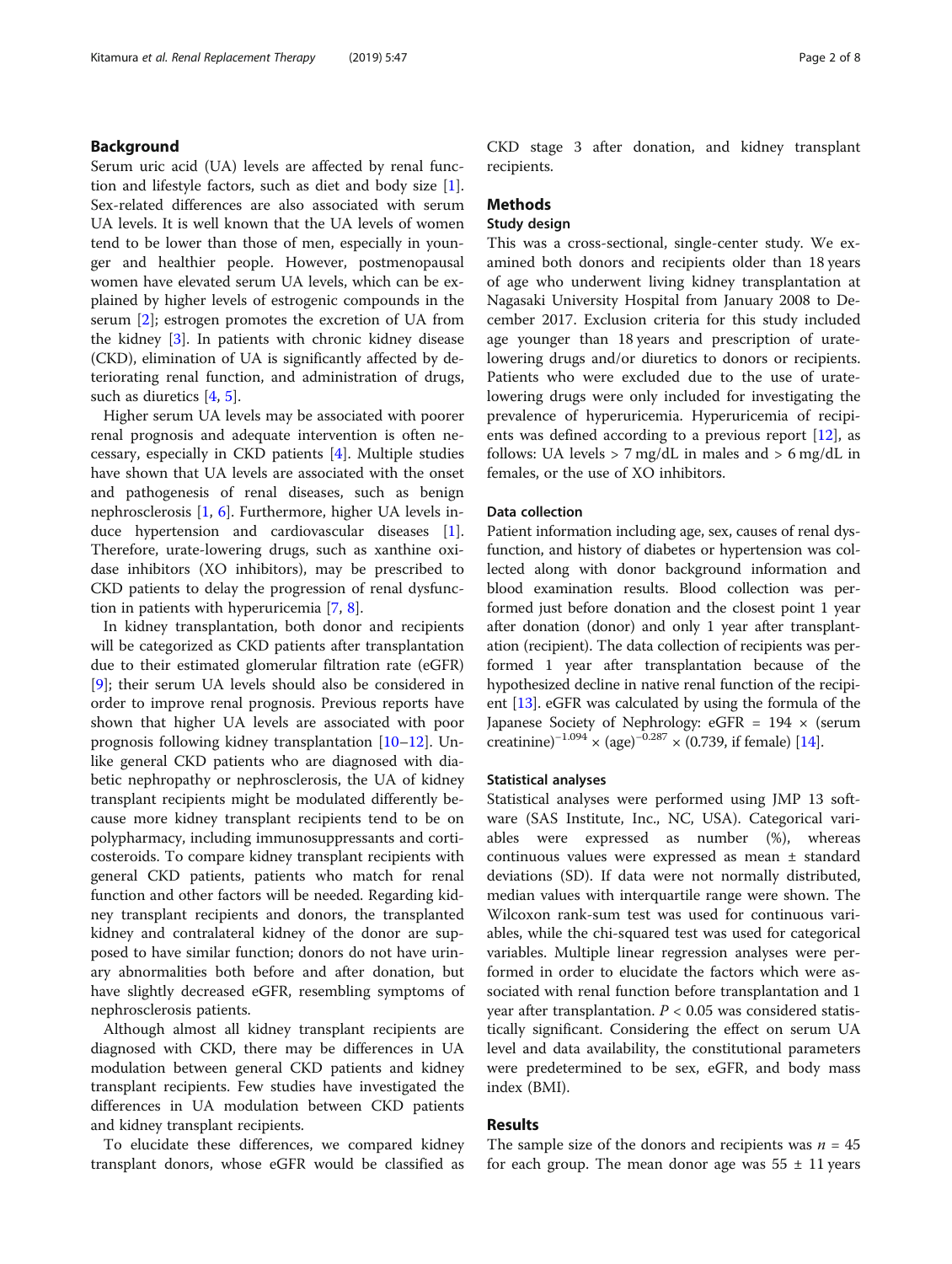and donors included 16 men and 29 women. The mean recipient age was  $46 \pm 16$  years, and recipients included 25 men and 20 women. Seventeen recipients and one donor were excluded. One recipient (male) was prescribed an XO inhibitor and diuretics, 15 recipients were prescribed XO inhibitors (4 males, 11 females), and one recipient (male) left our hospital 1 year after transplantation. In the donor group, one donor was excluded due to the use of an XO inhibitor before and after donation, but his recipient was also prescribed an XO inhibitor 1 year after transplantation. The characteristics of the donors and the recipients before transplantation are shown in Table 1.

Figure [1](#page-3-0) shows the correlations between donor UA level and sex, eGFR, and BMI before donation. The UA level of male donors  $(5.9 \pm 1.1 \text{ mg/dL})$  was significantly

Table 1 Characteristics of donors and recipients

|                                        | Donors         | Recipients     |
|----------------------------------------|----------------|----------------|
| Age (years)                            | $55 \pm 11$    | $46 \pm 16$    |
| Sex ratio; male:female                 | 16:29          | 25:20          |
| Height (cm)                            | $159 \pm 8$    | $163 \pm 9$    |
| Body weight (kg)                       | $57 \pm 12$    | $56 \pm 12$    |
| Body mass index ( $kg/m2$ )            | $22.5 \pm 3.6$ | $21.0 \pm 3.8$ |
| Complications                          |                |                |
| Hypertension                           | 7(16%)         | 31 (67%)       |
| Hyperlipidemia                         | 6 (13%)        | 23 (51%)       |
| <b>Diabetes</b>                        | $0(0\%)$       | 14 (31%)       |
| <b>Blood relatives</b>                 | 27 (60%)       |                |
| Dialysis vintage (months) <sup>a</sup> |                | $23(2-82)$     |
| Preemptive kidney transplantation      |                | 11 (24%)       |
| Causes of renal failure                |                |                |
| Chronic glomerulonephritis             |                | 24 (53%)       |
| Diabetic nephropathy                   |                | 4 (9%)         |
| CAKUT                                  |                | 3(7%)          |
| ANCA associated vasculitis             |                | 3(7%)          |
| <b>ADPKD</b>                           |                | 3(7%)          |
| Lupus nephritis                        |                | 2(4%)          |
| Others and unknown                     |                | 6 (13%)        |
| Immunosuppressant                      |                |                |
| Mycophenolate mofetil                  |                | 42 (93%)       |
| Mizolibin                              |                | 2(4%)          |
| Everolimus                             |                | 22 (49%)       |
| Tacrolimus                             |                | 42 (93%)       |
| Cyclosporin                            |                | 3(7%)          |
| mPSI                                   |                | 45 (100%)      |

CAKUT, congenital anomalies of the kidney and urinary tract; ANCA, antineutrophil cytoplasmic antibody; ADPKD, autosomal dominant polycystic kidney disease; MMF, mycophenolate mofetil; mPSL, methylprednisolone Median (interquartile range)

higher than that of female donors  $(4.3 \pm 1.0 \text{ mg/dL}; P \leq$ 0.001), and the UA level was correlated with BMI ( $r^2$  = 0.15,  $P = 0.01$ ), but not with eGFR ( $r^2 = 0.02$ ,  $P = 0.33$ ). The systolic and diastolic blood pressure of donors before donation was  $124 \pm 16$  mmHg and  $74 \pm 10$  mmHg, respectively, and there were no significant correlations between blood pressures and UA levels (data not shown). After donation, the UA level of male donors  $(6.3 \pm 1.3 \text{ mg/dL})$  was also significantly higher than that of female donors  $(4.6 \pm 1.0 \text{ mg/dL}; P < 0.001)$ , and the UA level was weakly correlated with eGFR ( $r^2 = 0.11$ ,  $P$  $= 0.03$ ) and BMI ( $r^2 = 0.11$ ,  $P = 0.02$ ) (Fig. [2\)](#page-3-0). The systolic and diastolic blood pressure of donors after donation was  $120 \pm 14$  mmHg and  $74 \pm 11$  mmHg, respectively. There were also no significant correlations between blood pressures and UA levels after donation (data not shown).

The UA level was  $5.8 \pm 1.3$  mg/dL in male recipients and  $5.5 \pm 1.4$  mg/dL in female recipients, and the difference between these levels was not significant ( $P = 0.51$ ). eGFR was correlated with the UA ( $r^2$  = 0.23, P = 0.001), while BMI was not ( $r^2 = 0.05$ ,  $P = 0.13$  $P = 0.13$ ) (Fig. 3). The systolic and diastolic blood pressure of recipients after transplantation was  $122 \pm 8$  mmHg and  $75 \pm 8$  mmHg, respectively, and no significant correlations between blood pressures and UA levels were observed (data not shown).

The numbers of recipients who met the criteria for hyperuricemia are shown in Table [2](#page-4-0).

There was a significant difference among males and females in the UA level of the donor before donation, but there were no significant differences in the other parameters. Notably, when the recipients prescribed XO inhibitors were included in the analysis, the proportions of individuals with hyperuricemia were the same for males (17/37, 46%) and females (11/24, 46%).

Next, we performed multiple linear regression analysis on the donor UA levels before and after donation and the UA level of the recipients one year after transplantation (Table [3\)](#page-5-0). As shown in Table [3](#page-5-0), the UA levels of donors after donation were significantly correlated with sex, eGFR, and BMI; however, the UA levels of recipients were only correlated with eGFR, suggesting that there was no difference between males and females regarding the UA level in kidney transplant recipients.

There was no significant difference in standardized eGFR values between the donors and the recipients 1 year after transplantation. Donor eGFR was  $48.4 \pm 7.6$ mL/min/1.73 m<sup>2</sup>, while recipient eGFR was  $49.8 \pm 19.3$ mL/min/1.73 m<sup>2</sup>. The UA level of the recipients did not differ by donor sex ( $P = 0.59$ ). The mean UA level of recipients whose donors were men was  $5.5 \pm 1.5$  mg/dL, while that of recipients whose donors were women was  $5.8 \pm 1.2$  mg/dL.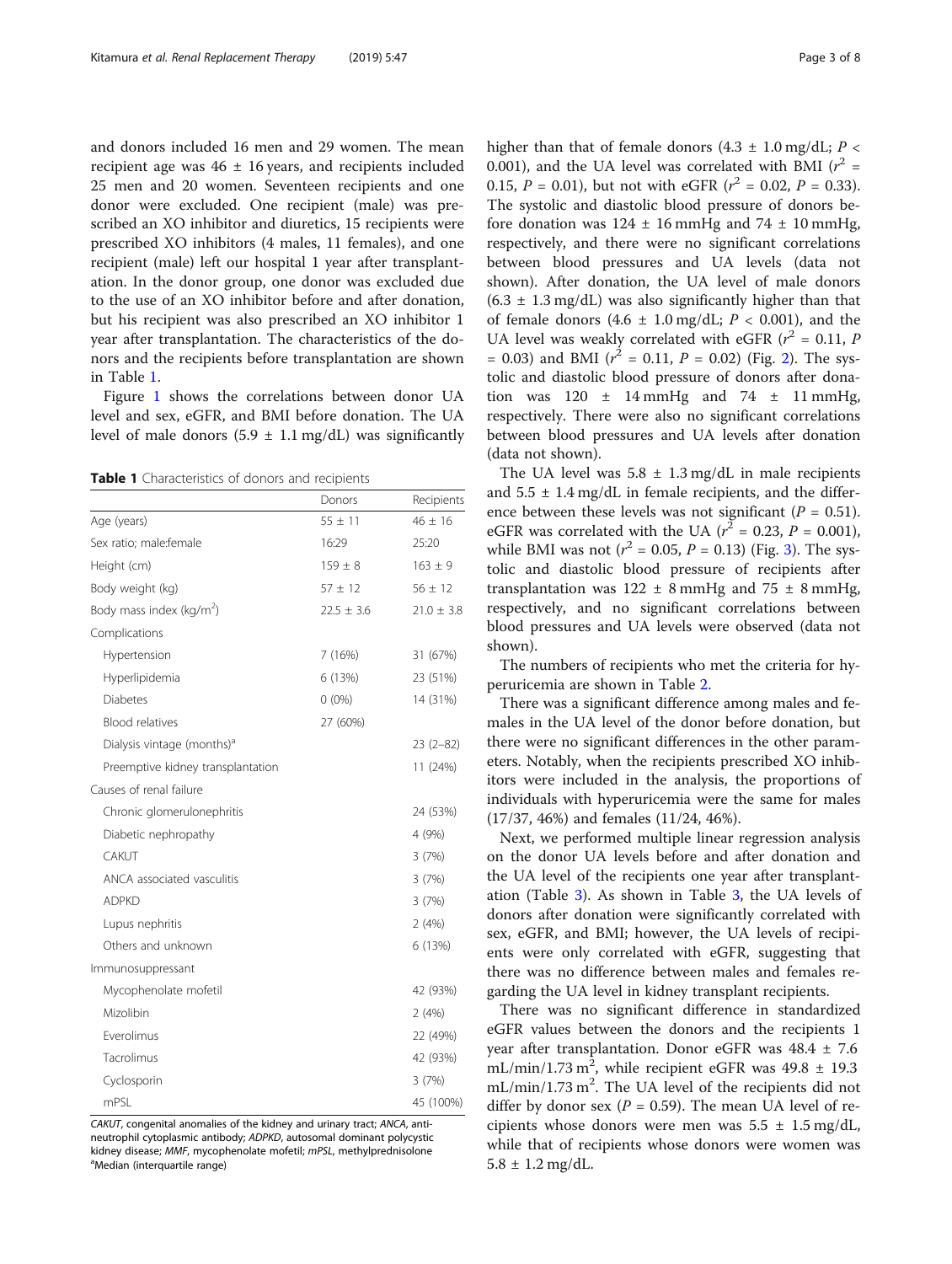<span id="page-3-0"></span>

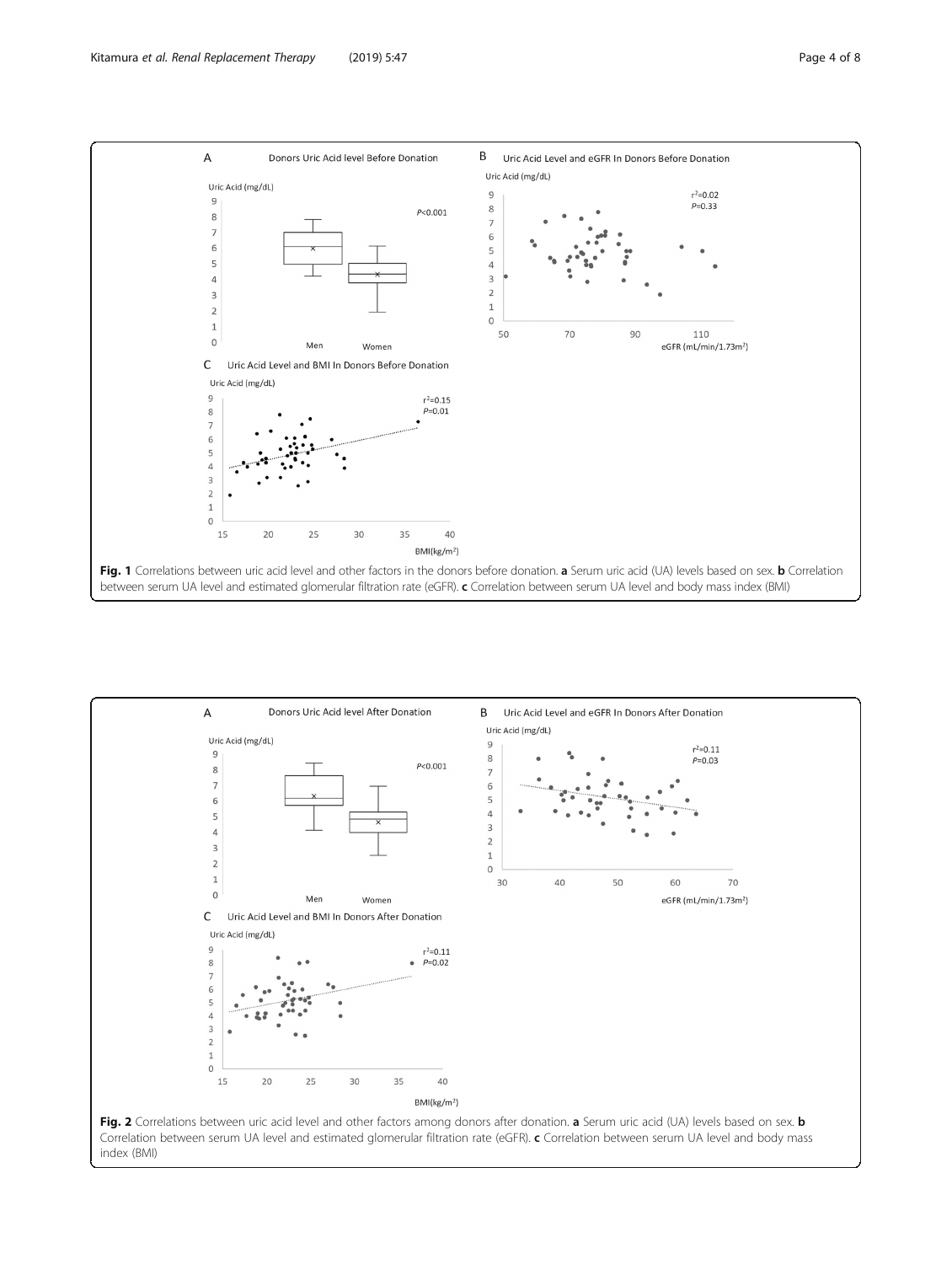<span id="page-4-0"></span>

#### **Discussion**

Although there were no significant differences in standardized eGFR between the donors and the recipients after kidney transplantation in the present study, modulating factors of serum UA levels might be different in both groups. Even though the mean age of donors was higher than that of recipients, male or female sex had a significant effect on the donor UA level before donation. In contrast, there was no significant effect of sex on the recipient UA level.

A previous study of kidney transplantation recipients showed that UA level was associated with male sex, in addition to age and eGFR  $[12]$  $[12]$ . In this study, the difference in UA levels among male and female kidney recipients was not significant; this might be a type II error due to the small sample size of this study and the difference in patient characteristics. However, logistic analysis in a previous study showed no sex-related difference in the prevalence of hyperuricemia (defined as male UA > 7.0 mg/dL and female  $> 6.0$  mg/dL) among kidney transplant recipients [\[12\]](#page-6-0). This result suggests that differences between males and females may have not a very strong effect on UA levels when compared with ordinary CKD patients. In the present study, the prevalence of hyperuricemia in kidney transplant recipients was similar in both male and female recipients.

Iseki et al. [[15\]](#page-6-0) showed that the lower threshold of UA > 6.0 mg/dL was appropriate for women, with regard to an increased risk of end-stage kidney diseases among these patients. A sex-based appropriate threshold for cardiovascular disease or end-stage kidney disease in kidney transplant recipients remains unknown, but a UA level > 6.0 mg/dL should be avoided in female kidney transplant recipients.

|  |  | Table 2 The prevalence of hyperuricemia among donors and recipients |  |  |
|--|--|---------------------------------------------------------------------|--|--|
|  |  |                                                                     |  |  |

| Men |        |    | Women  |         |
|-----|--------|----|--------|---------|
| HU  | Not HU | HU | Not HU |         |
| 4   |        |    | 28     | $0.03*$ |
| 4   | 12     |    |        | 0.09    |
|     | 20     |    |        | 0.26    |
|     | 20     |    |        | 0.99    |
|     |        |    |        |         |

Tx, transplantation; XO, xanthine oxidase inhibitors; HU, hyperuricemia

 $*P < 0.05$  denotes statistical significance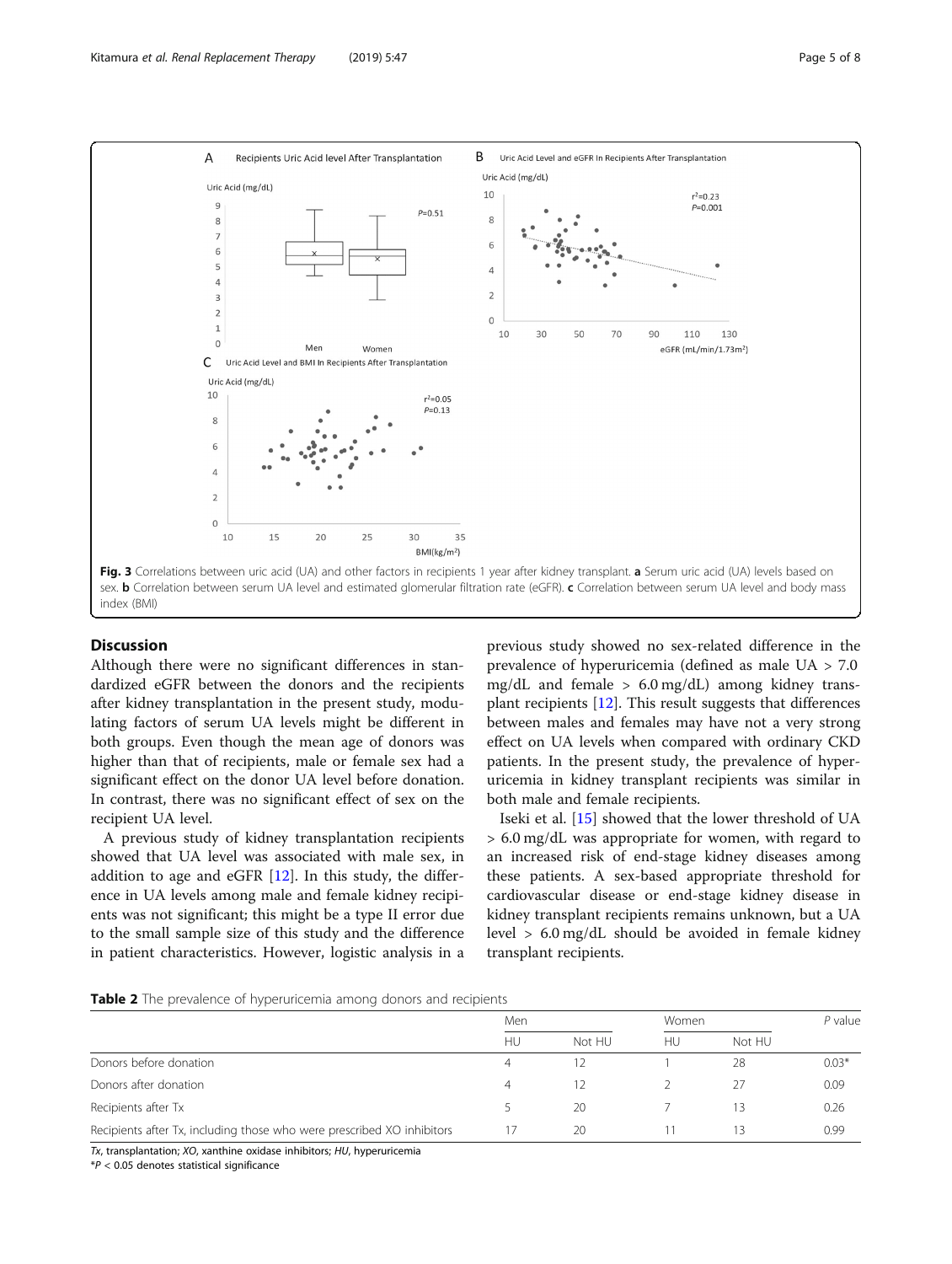<span id="page-5-0"></span>Table 3 Multiple linear regression analysis models for serum UA levels in donors and recipients

|                            |         | <b>SE</b> | 95% CI            | $P$ value  | $r^2$ |
|----------------------------|---------|-----------|-------------------|------------|-------|
| Pre-transplant donors      |         |           |                   |            | 0.44  |
| Sex (female)               | $-0.51$ | 0.168     | $-1.039 - 0.362$  | $< 0.001*$ |       |
| $\overline{P}$ GFR         | $-0.17$ | 0.013     | $-0.043 - 0.008$  | 0.17       |       |
| BMI                        | 0.27    | 0.046     | $0.006 - 0.191$   | $0.04*$    |       |
| Post-transplant donors     |         |           |                   |            | 0.52  |
| Sex (female)               | $-0.53$ | 0.163     | $-1.088 - -0.429$ | $< 0.001*$ |       |
| $\overline{P}$ GFR         | $-0.39$ | 0.020     | $-0.113 - -0.031$ | $0.001*$   |       |
| <b>BMI</b>                 | 0.25    | 0.044     | $0.006 - 0.186$   | $0.02*$    |       |
| Post-transplant recipients |         |           |                   |            | 0.26  |
| Sex (if female)            | $-0.08$ | 0.180     | $-0.473 - 0.253$  | 0.54       |       |
| $\overline{P}$ GFR         | $-0.45$ | 0.009     | $-0.050 - 0.012$  | $0.002*$   |       |
| BMI                        | 0.15    | 0.047     | $-0.044 - 0.147$  | 0.28       |       |

UA, uric acid; eGFR, estimated glomerular filtration rate; BMI, body mass index; SE, standard error; 95% CI, 95% confidence interval

 $*P < 0.05$  denotes statistical significance

There are several factors associated with increased serum UA levels [[1\]](#page-6-0). One is the intake of foods that affect UA, such as meat, seafood, and fructose. Another factor is the excretion of UA; the gut and kidney are important in the elimination of UA. In the case of CKD, deteriorated kidney function also has a significant impact on serum UA levels. Moreover, co-administration of drugs may influence UA metabolism and excretion. Because kidney transplant recipients tend to be on polypharmacy, their serum UA level is affected by prescribed drugs [\[1](#page-6-0), [5](#page-6-0), [16](#page-6-0)]. For example, calcineurin inhibitors, such as tacrolimus, induce UA reabsorption and increase serum UA levels. Mammalian targets of rapamycin (mTOR) inhibitors have been used to spare doses of calcineurin inhibitors and may have a positive effect on UA metabolism. In this study, UA levels of recipients who were administered everolimus  $(5.4 \pm 1.5 \text{ mg/dL})$  were lower than those of recipients who were not administered this mTOR inhibitor  $(5.9 \pm 1.1 \text{ mg/dL})$ , but the difference was not significant ( $P = 0.08$ ).

The differences in UA levels among males and females can be explained, in part, by the difference in estrogen levels because estrogen accelerates UA elimination from the kidney [\[3](#page-6-0)]. Recently, mycophenolate mofetil (MMF) has been widely prescribed to kidney transplant recipients because it improves prognosis after kidney transplantation [[17\]](#page-6-0). However, MMF has also been shown to decrease serum estrogen levels [\[18](#page-6-0)], suggesting that the administration of MMF may play a role in attenuating the differences in UA metabolism among males and females. Since both glucocorticoids and estrogen regulate the production of corticosteroid-binding globulin, another possible explanation is the interaction between corticosteroids and estrogen [[19\]](#page-6-0). To elucidate the sex-

related differences in UA levels in kidney transplant patients, more studies focusing on molecular aspects are necessary.

Meta-analysis showed that serum UA level was associated with prognosis after kidney transplant [[10\]](#page-6-0). The precise mechanisms defining how UA levels cause a deterioration in renal function in kidney transplant recipients remains unknown, but several possible mechanisms have been noted. Some of these mechanisms include (1) endothelial dysfunction and vascular smooth muscle proliferation, (2) increased inflammation and oxidative stress, and (3) activation of the renin-angiotensin system [[1,](#page-6-0) [20](#page-7-0)]. From this perspective, XO inhibitors may be considered for kidney transplant recipients to improve renal prognosis. For a long time, allopurinol was the only urate-lowering drug prescribed to patients with renal dysfunction; however, new and safer uratelowering drugs, such as febuxostat, have recently been prescribed to kidney transplant patients [[21](#page-7-0)].

Our study showed that differences in sex had less effects on serum UA levels in kidney transplant patients. In the general population, UA levels will be higher in male patients and urate-lowering drugs will be prescribed to male patients with hyperuricemia. On the other hand, the prescription rate of urate-lowering drugs in female patients is lower in the general population [[22\]](#page-7-0), and this may affect the prescription of uratelowering drugs in female kidney recipients. In other words, it may be easier to overlook hyperuricemia in female kidney transplant recipients. In addition, many patients with lupus nephritis tend to be women and these patients are prescribed MMF and corticosteroids for their condition [\[23](#page-7-0)]. Patients with these conditions greatly resemble kidney transplant recipients. Therefore, the result of this study seems to be suggestive in considering UA levels in female patients with lupus nephritis.

This study has several limitations. First, the numbers of recipients and donors were small and the sex ratio (male:female) differed between donors and recipients. Although the recipients who were prescribed XO inhibitors were included as patients with hyperuricemia, we had to exclude them from this investigation because of the significant modification of UA levels by XO inhibitors. Moreover, we used a very simple model and could adjust only three parameters in the multiple linear regression analyses. To elucidate the association between sex and UA levels in kidney transplant recipients, larger studies are necessary. Second, since this is a crosssectional study in a small, single center, the results may not be applicable to other patient groups. Third, as previously mentioned, this study was based on the concept that standardized eGFR was almost the same between donors and recipients. The calculated eGFR was standardized by body surface area [\[14](#page-6-0)], and we also adjusted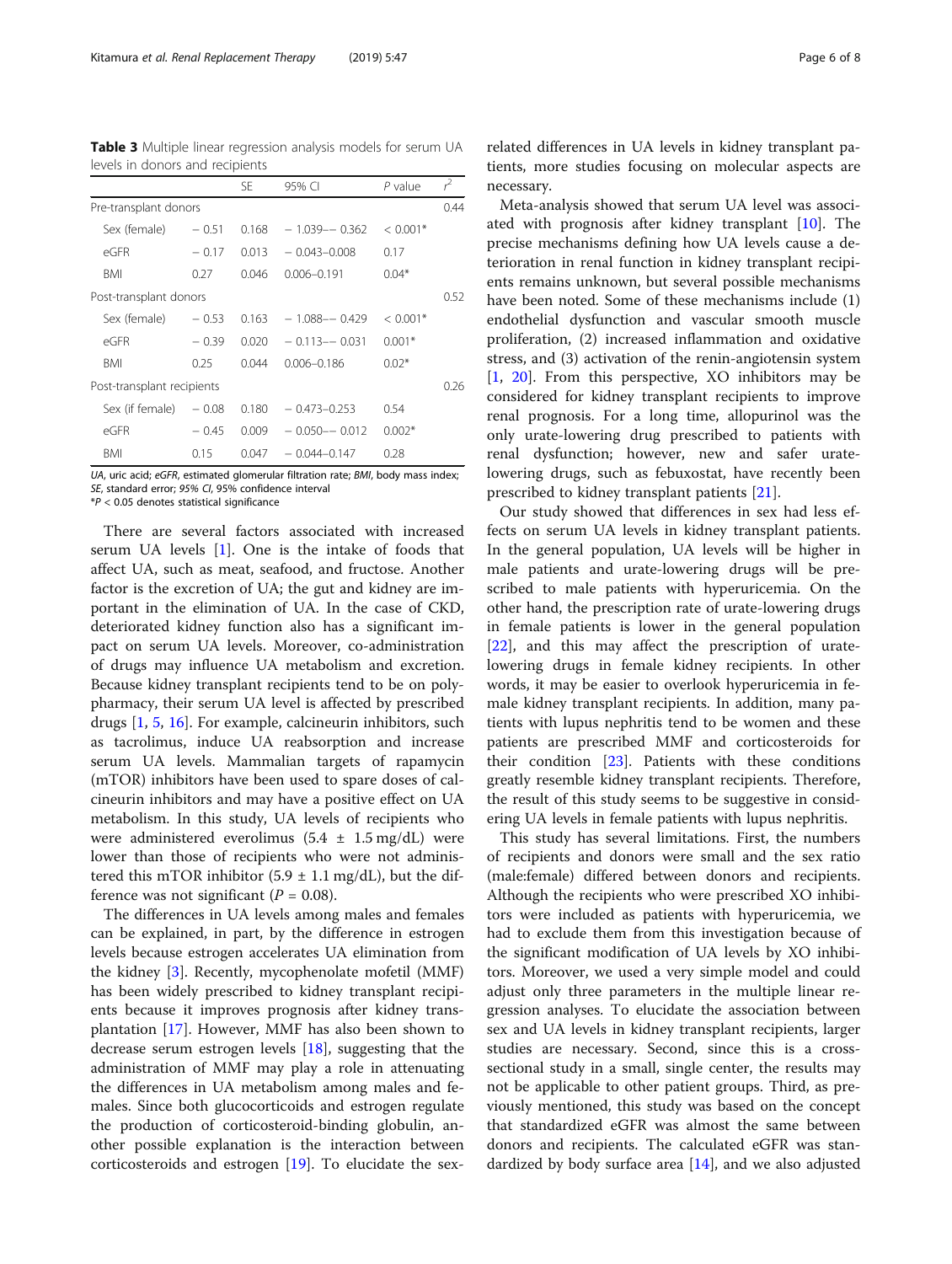<span id="page-6-0"></span>body size by using BMI; however, differences in body size between donors and recipients could not be adjusted well. Fourth, we included the cases that experienced rejection, such as antibody-mediated rejection and T cell–mediated rejection, which may alter renal function. Fifth, we did not exclude patients who were administered losartan, which accelerates the elimination of UA from the kidney. No donors were prescribed losartan, but 2 male and 2 female recipients were prescribed losartan. We believe that the sex-related differences had minimal effects on UA levels, but the UA levels of recipients might be affected by losartan.

#### Conclusions

Transplanted kidneys and contralateral donor kidneys have the same function, at least based on standardized eGFR measurements. According to multivariate regression models, the recipient serum UA levels were only affected by eGFR, but the donor serum UA levels were affected by differences in sex, eGFR, and BMI. Recently, UA has been an area of focus because urate-lowering therapy may have a favorable effect on transplanted kidney prognosis. Female recipients experience an increased serum UA level as well as male recipients; therefore, it is critical to pay attention to the UA levels of female recipients in daily clinical practice.

#### Abbreviations

UA: Uric acid; eGFR: Estimated glomerular filtration rate; BMI: Body mass index; CKD: Chronic kidney diseases; XO inhibitors: Xanthine oxidase inhibitors; MMF: Mycophenolate mofetil; mTOR: Mammalian targets of rapamycin

#### Acknowledgements

This study was presented at the 52nd annual meeting of the Japanese Society for Clinical Renal Transplantation in Osaka in 2019.

#### Authors' contributions

MK, YM, YoO, and TN contributed to the research idea and study design. MK, YM, TM, YM, NH, YuO, TU, and YoO contributed to data acquisition. MK, YM, and TN contributed to data analysis/interpretation. MK and YuO contributed to statistical analysis. YoO, HS, HM, and TN contributed supervision or mentorship. All authors contributed important intellectual content during manuscript drafting. All authors read and approved the final manuscript.

#### Funding

This study was partly supported by a Grant-in-Aid for Scientific Research (KAKENHI; grant number 19 K17747).

#### Availability of data and materials

The datasets used and/or analyzed during the current study are available from the corresponding author on reasonable request.

#### Ethics approval and consent to participate

This study was approved by the Ethics Committee of Nagasaki University Hospital (Nagasaki, Japan) (18041606). Although all patients were informed of the procedures in this study, the Ethics Committee waived the requirement for written consent.

#### Consent for publication

Not applicable.

#### Competing interests

The authors declare that they have no competing interests.

#### Author details

<sup>1</sup> Division of Blood Purification, Nagasaki University Hospital, 1-7-1 Sakamoto, Nagasaki 852-8501, Japan. <sup>2</sup>Department of Nephrology, Nagasaki University Hospital, Nagasaki, Japan. <sup>3</sup>Department of Urology, Nagasaki University Graduate School of Biomedical Sciences, Nagasaki, Japan. <sup>4</sup> Department of Respiratory Medicine, Nagasaki University Graduate School of Biomedical Sciences, Nagasaki, Japan.

## Received: 17 July 2019 Accepted: 2 October 2019

#### References

- 1. Feig DI, Kang D-H, Johnson RJ. Uric acid and cardiovascular risk. N Engl J Med. 2008;359:1811–21.
- 2. Jung JH, Song GG, Lee YH, Kim JH, Hyun MH, Choi SJ. Serum uric acid levels and hormone therapy type: a retrospective cohort study of postmenopausal women. Menopause. 2017;25:77–81.
- 3. Cao W, Zheng RD, Xu SH, Fan YF, Sun HP, Liu C. Association between sex hormone and blood uric acid in male patients with type 2 diabetes. Int J Endocrinol. 2017;2017:4375253.
- 4. Vargas-Santos AB, Neogi T. Management of gout and hyperuricemia in CKD. Am J Kidney Dis. 2017;70:422–39.
- 5. Choi HK, Atkinson K, Karlson EW, Curhan G. Obesity, weight change, hypertension, diuretic use, and risk of gout in men: the health professionals follow-up study. Arch Intern Med. 2005;165:742–8.
- 6. Kohagura K, Kochi M, Miyagi T, Zamami R, Nagahama K, Yonemoto K, et al. Augmented association between blood pressure and proteinuria in hyperuricemic patients with nonnephrotic chronic kidney disease. Am J Hypertens. 2018;31:480–5.
- 7. Jalal DI, Chonchol M, Chen W, Targher G. Uric acid as a target of therapy in CKD. Am J Kidney Dis. 2013;61:134–46.
- 8. Kohagura K, Tana T, Higa A, Yamazato M, Ishida A, Nagahama K, et al. Effects of xanthine oxidase inhibitors on renal function and blood pressure in hypertensive patients with hyperuricemia. Hypertens Res. 2016;39:593–7.
- 9. Huang Y, Tilea A, Gillespie B, Shahinian V, Banerjee T, Grubbs V, et al. Understanding trends in kidney function 1 year after kidney transplant in the United States. J Am Soc Nephrol. 2017;28:2498–510.
- 10. Kim ED, Famure O, Li Y, Kim SJ. Uric acid and the risk of graft failure in kidney transplant recipients: a re-assessment. Am J Transplant. 2015;15: 482–8.
- 11. Kim DG, Choi HY, Kim HY, Lee EJ, Huh KH, Kim MS, et al. Association between post-transplant serum uric acid levels and kidney transplantation outcomes. PLoS One. 2018;13:e0209156.
- 12. Zhang K, Gao B, Wang Y, Wang G, Wang W, Zhu Y, et al. Serum uric acid and renal transplantation outcomes: at least 3-year post-transplant retrospective multivariate analysis. PLoS One. 2015;10:e0133834.
- 13. Ishani A, Ibrahim HN, Gilbertson D, Collins AJ. The impact of residual renal function on graft and patient survival rates in recipients of preemptive renal transplants. Am J Kidney Dis. 2003;42:1275–82.
- 14. Imai E, Horio M, Nitta K, Yamagata K, Iseki K, Hara S, et al. Estimation of glomerular filtration rate by the MDRD study equation modified for Japanese patients with chronic kidney disease. Clin Exp Nephrol. 2007;11:  $41 - 50.$
- 15. Iseki K, Ikemiya Y, Inoue T, Iseki C, Kinjo K, Takishita S. Significance of hyperuricemia as a risk factor for developing ESRD in a screened cohort. Am J Kidney Dis. 2004;44:642–50.
- 16. Kumagai T, Ota T, Tamura Y, Chang WX, Shibata S, Uchida S. Time to target uric acid to retard CKD progression. Clin Exp Nephrol. 2016;21:182–92.
- 17. Halloran PF. Immunosuppressive drugs for kidney transplantation. N Engl J Med. 2004;351:2715–29.
- 18. US Food and Drug Administration (FDA). Mycophenolate mofetil, US Food and Drug Administration (FDA) approved product information. 2015. [https://www.fda.gov/drugs/postmarket-drug-safety-information-patients](https://www.fda.gov/drugs/postmarket-drug-safety-information-patients-and-providers/information-mycophenolate)[and-providers/information-mycophenolate](https://www.fda.gov/drugs/postmarket-drug-safety-information-patients-and-providers/information-mycophenolate) (Content current as of: 07/09/ 2015)
- 19. Feldman D, Mondon CE, Horner JA, Weiser JN. Glucocorticoid and estrogen regulation of corticosteroid-binding globulin production by rat liver. Am J Phys. 1979;237:E493–9.